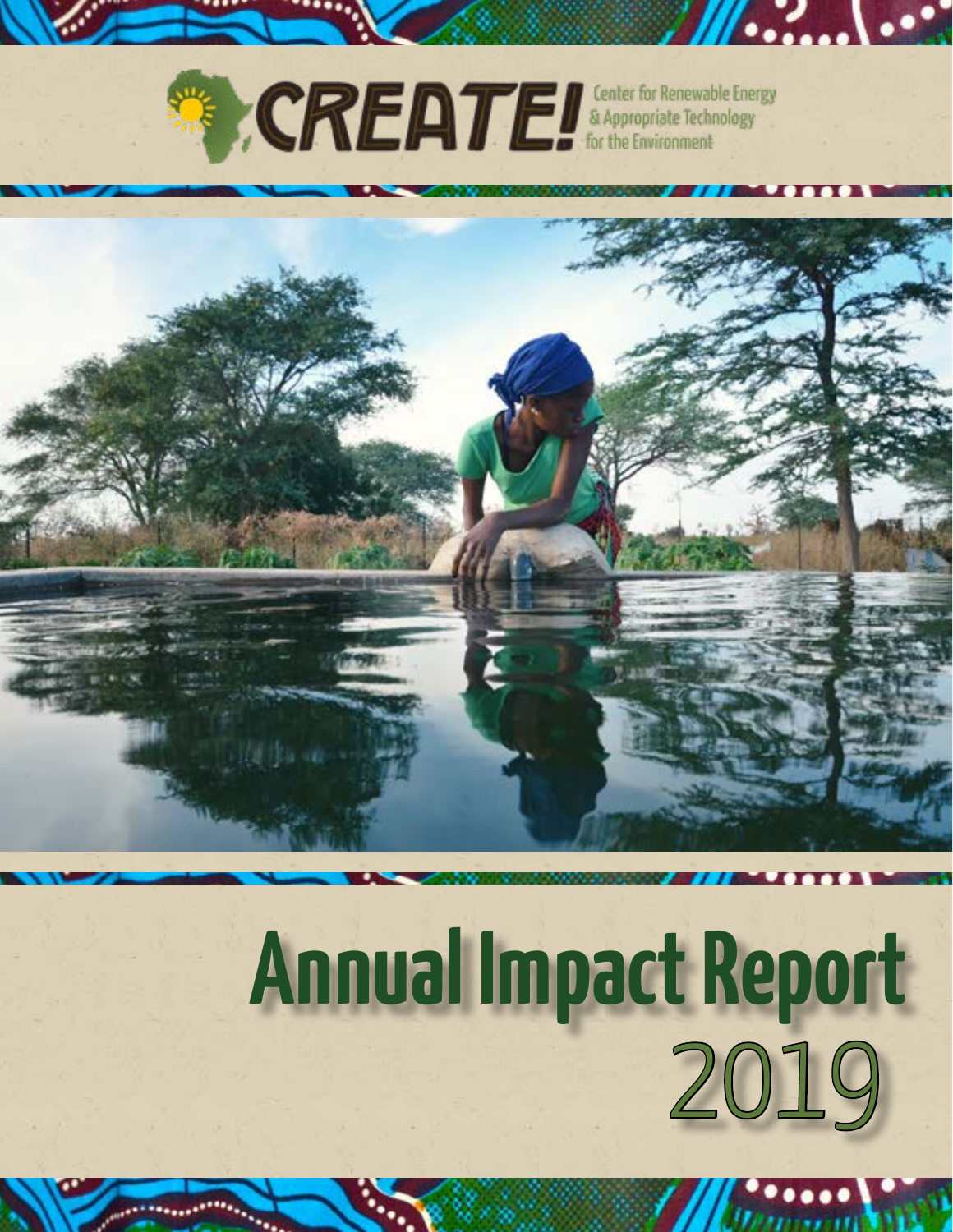**Annual Impact Report 2019 2 Annual Impact Report 2019 3**

 $\frac{1}{2}$ 

**In 2019,**  *CREATE!* **expanded to two new communities Boustane Lo and Mbossedji.**

# A Letter from CREATE!'s Executive Director, Michael Carson<br>Dear friends, **2019 Program Accomplishments**









**Michael Carson (left) with Horticulture Technician, Georges Nesta Mancabo (right).**

In the first quarter of 2019, five of our partner communities started building their poultry sheds. Following *CREATE!*'s 5-year development model, poultry raising is one of the later programs. This is a significant milestone for the communities of Wereyane, Santhie, Mboss, Back Samba Dior, and Keur Daouda because this project will help take them even further along the path of income generation and overall self-sufficiency!





In 2019, *CREATE!* piloted a drip irrigation system in the communities of Mbossedji and Bousatne Lo to relieve the manual workload of our women beneficiaries who previously would have to carry heavy buckets of water from the basins to the garden plots. We envision installing drip irrigation systems in all our partner communities in the future. With clean water and the new irrigation systems, the communities will now have water yearround for drinking and agriculture use.

### **Meet Yougouré's First Garden President: Boury Thiam**

### **Five New Poultry Sheds**

### **Two Communities Pilot Drip Irrigation System Projects**

Women like Boury Thiam have the power to change the future of their family and their community. In 2018, when *CREATE!* first partnered with Yougouré, Boury volunteered to lead her community to self-sufficiency as Cooperative Garden president, using *CREATE!*'s programs as stepping stones to a successful future.

Each day as the sun breaks over the horizon, Boury and other women walk to their community garden, some carrying their youngest child on their backs. "Women can now work in the village, they don't need to leave their families," Boury explains. As well as leading her community as Cooperative Garden president, Boury is also a mother who supports a family of eight. Her children's future and well-being are her priority. "I have an occupation in the village so I can work and take care of my children," she says.

Once a week, *CREATE!*'s technicians train the Cooperative Garden Group different agriculture practices such as cover cropping and transplanting, as well as planning for the future of their first year-round garden. "I'm learning many techniques from *CREATE!*'s technicians; after graduation we will be able to garden easily," Boury tells us. Yougouré has completed their first full year with *CREATE!* and have already made such immense progress under Boury's leadership. Check out the before and after photos below:

**Before and after: Yougoure's community garden progress from December 2018 (left) to April 2019 (right).**

Dear friends,

During 2019, my first year as *CREATE!*'s Executive Director, I had the honor and pleasure to visit Senegal three times. Each time I visit our projects in Senegal, I am inspired and amazed by the resolve, optimism, perseverance and collaborative spirit demonstrated by our beneficieries while working their community garden and income generation projects. I am equally inspired by the dedication demonstrated daily by our staff, led by our Country Director, Omar Ndiaye Seck.

Together with the work of our staff and the generous support of our partners, we have plans to technically expand our work. In late 2019, we embarked on an irrigation activity in Boustane Lo and Mbossedji that is transforming our work in terms on increased vegetable production and income generating opportunities. We are also planning a new household nutrition initiative that will help women grow vitamin A and nutrition rich sweet potatoes and corn, and combat malnutrition in children under five and young adults.

While visiting our activities in Boustane Lo in December, I was struck by the organization and cohesiveness of women that were being trained and mobilized by *CREATE!* to begin their project and vegetable garden with us. I was extremely impressed by the collaboration between the women of Boustane Lo and their Community Development Volunteer, Mr. Diop. Mr. Diop returned to Boustane Lo from Dakar to contribute to the development of the village. With the investment of *CREATE!* and Mr. Diop, the women of Boustane Lo village are empowering themselves and the next generation through learning how to produce agriculture for household consumption and sale, develop a poultry project to earn income from the sale of chickens and eggs, and eventually engage in income generating activities.

Recently, due to threat of the global Coronavirus pandemic, we have started an emergency COVID-19 response in our communities. We implemented a pilot initiative distributing hand washing stations in Boustane Lo and are training women's group leaders on the importance of social distancing. In the next few months, we hope to place a handwashing station in all eighteen of our villages, and train women in these villages on the importance of handwashing and social distancing while working on their farms and in their communities. We would not have been able to achieve the impact with Senegalese communities without your help. Thank you again for your generous and unwavering support to *CREATE!*.

Sincerely, Michael Carson *CREATE!* Executive Director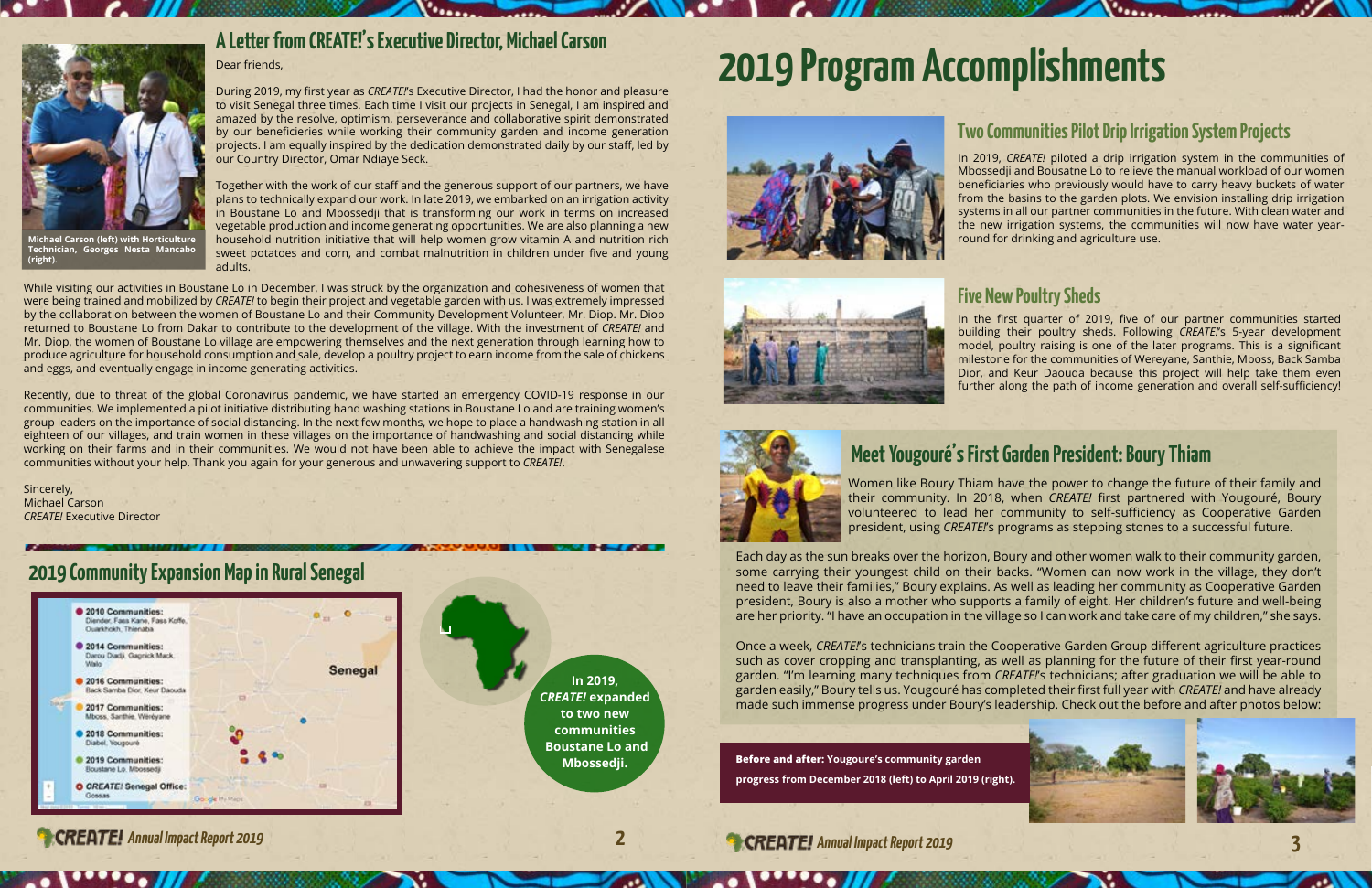$\cdots \cdots \cdots$ 

### **2019 Organization Highlights**



### **20,000-30,000**

**liters of water pumped per village everday on average.**

### **2,000-3,000**

**liters of clean water collected per village everyday for household use.**

**1,550 more people gained access to clean, abundant water from rehabilitated wells.**

*"Since the well rehabilitation, the village drinks the clean water and every day I get 20 liters for my family's consumption. The sweet water has improved our health and we also have the means for gardening."*

**- Ndeye Diop, Diabel**

*CREATE!* ensures the availability of water in each of our partner communities with rehabilitated wells, solar powered pumps, and gravity fed irrigation systems. In 2019, two new *CREATE!*  communities Mbossedji and Boustane Lo gained access to clean water by rehabilitating their existing wells. Together with our other partner communities, they are now able to sustainably produce nutritious vegetables yearlong.

## **Water** 2019 Impacts:

*CREATE!* was honored to present at 2019 Cracking the Nut (CTN) Conference along with many other outstanding organizations. This year, we were thrilled to learn that the conference would be held in Senegal's capital, Dakar. "We are delighted to have participated in such an informative and inspiring conference. We met many other people in our field of intervention who are also concerned about issues related to food security, climate change, and the challenges of rural communities. Meetings like CTN support a better and more open mindset and encourage the spread of new knowledge," says Amadou Diouf, *CREATE!* Field Coordinator.



On Journée de l'arbre (Tree Day) in Senegal, *CREATE!* was awarded a diploma of recognition by the Fatick Governor for our contribution to environmental preservation and reforestation in rural Senegal. "This activity [reforestation] allows us to mitigate the harmful effects of climate change brought about by human actions, the consequences of which are suffered by later generations. Our reforestation efforts assist in recovering devastated parts of the globe. Through our work, we hope to leave a better world for our children," says Omar Ndiaye Seck, *CREATE!* Country Director.



### **Cracking the Nut Conference**

### **Tree Planting Diploma of Recognition**

### **DW Environment Features CREATE!**

*[https://www.dw.com/en/empowering](https://www.dw.com/en/empowering-women-in-rural-senegal/av-48013146)[women-in-rural-senegal/av-48013146](https://www.dw.com/en/empowering-women-in-rural-senegal/av-48013146)*

We were thrilled when DW Environment reached out to *CREATE!* earlier this year! In February, one of DW Environment's journalists visited our partner communities to film and interview members for the show, Eco Africa.

The focus of *CREATE!*'s feature was on empowering women in rural Senegal through different sustainable projects. Check out the video here: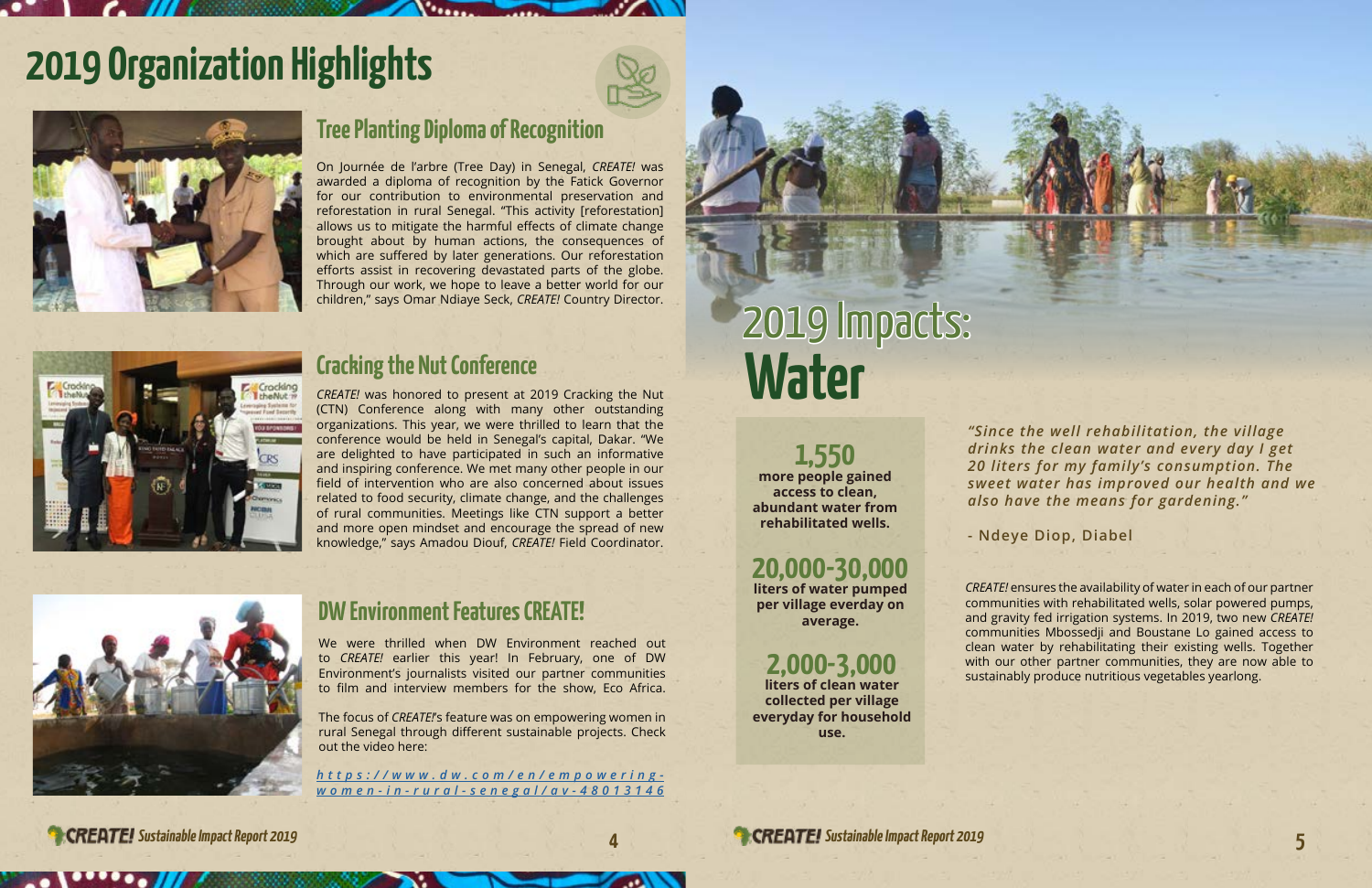**50,000+ pounds of fresh fruit and vegetables produced.**

**99% women in our partner communities achieved Minimum Dietary Diversity (MDD-W).**

**1,000+ men and women participating in garden cooperatives.**

*"Since we consume vegetables we grow ourselves, we become healthier because we don't use chemical products. My children like the eggplant we grow in the site and I really like cooking sauce with the vegetables."*

**- Ngoné Signane, Wereyane**

### 2019 Impacts: **Cooperative Community Gardens**

*CREATE!*'s partner communities receive training in sustainable agricultural techniques and learn to grow vegetables, fruits, and nuts year-round as part of our cooperative community garden sector. With 80% of available garden space cultivated in 2019, communities produced at least five different varieties of fruits and vegetables, thus improving nutritional diversity. In 2019 *CREATE!* piloted a drip irrigation system in the communities of Mbossedji and Bousatne Lo to relieve the manual workload of our women beneficiaries who previously would have to carry heavy buckets of water from the basins to the garden plots. We envision installing drip irrigation systems in all our partner communities in the future.

# 2019 Impacts:<br>Renewable Energy

**650+**

**households using improved cookstoves.**

**16,000+ tree seedlings planted throughout** *CREATE!*  **partner communities.**

**5 hours of time saved per woman everyday through the use of improved cookstoves.**

*"As president, I have three improved cookstoves in my house to set an example for the group that I lead. The improved cookstove has brought security to the village. Since we started using the improved cookstove in our houses, we can stay with our children in the kitchen."*

#### **- Ndeye Diop, Mbossedji**

*CREATE!* addresses energy problems in Senegal through use of sustainably-designed and technologically appropriate improved cookstoves as well as solar powered water pumping systems. *CREATE!*'s improved cookstoves reduced firewood consumption by 75-85% in our partner communities in 2019. Combined with the reforestation campaign, whose goal is to increase the number of trees providing shade, food and firewood to the communities, *CREATE!'*s renewable energy projects aim to positively affect the environment. On this year's Journée de l'arbre (Tree Day) in Senegal, *CREATE!* was awarded a diploma of recognition by the Fatick Governor in honor of our contribution to environmental preservation and reforestation in rural Senegal.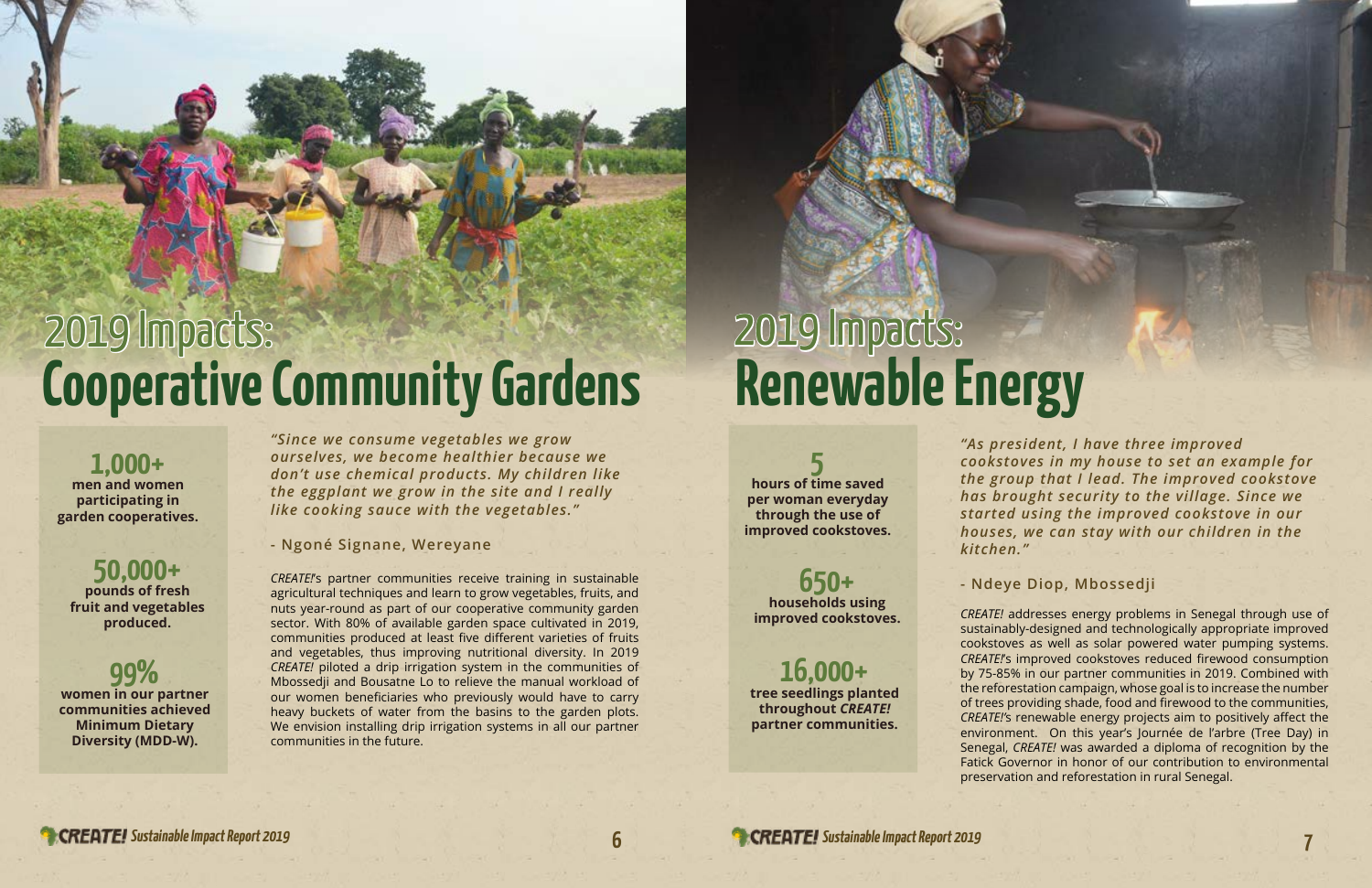## 2019 **Financial Summary**

**9**

### Partnership Spotlight: This year, we're featuring One Days Wages!



| Individuals/Donations \$191,181 |           |
|---------------------------------|-----------|
| <b>Foundation Grants</b>        | \$263,242 |
| Other                           | \$4,591   |
| Total                           | \$459,015 |



**\$20-25 average savings per beneficiary.**

**4500+ chickens raised and sold in partner communities.**

**92% average participation rate of cooperative members in VSLAs.**

*"Thanks to the VSLA, women in Walo are able to satisfy their needs because they are saving money, making loans and most of us are doing small commerce. Now I have the opportunity to support my family with the credit I earn."*

**- Bassine Fall, Walo**

*CREATE!*'s income generation programs integrate a number of activities to help rural women gain basic financial literacy skills and use these skills to manage their profits from poultry and agricultural production programs. In 2019, two *CREATE!* communities, Santhie and Wereyane, started their VSLA program and their poultry raising activities.



# 2019 Impacts: **Income Generation**

Since 2014, One Day's Wages has helped support *CREATE!*'s water, agriculture, and income generating activities in 11 partner villages. Four of these partner communities have gradudated *CREATE!*'s programs to self-sufficiency and the other six are completing their five year training. Thanks to One Day's Wages incredible generosity, hundreds of families across rural Senegal are thriving and building self-sufficiency for generations to come.

**STREATE!** Sustainable Impact Report 2019

**SCREATE!** Sustainable Impact Report 2019

**Thank you, jerejef, merci One Days Wages!**